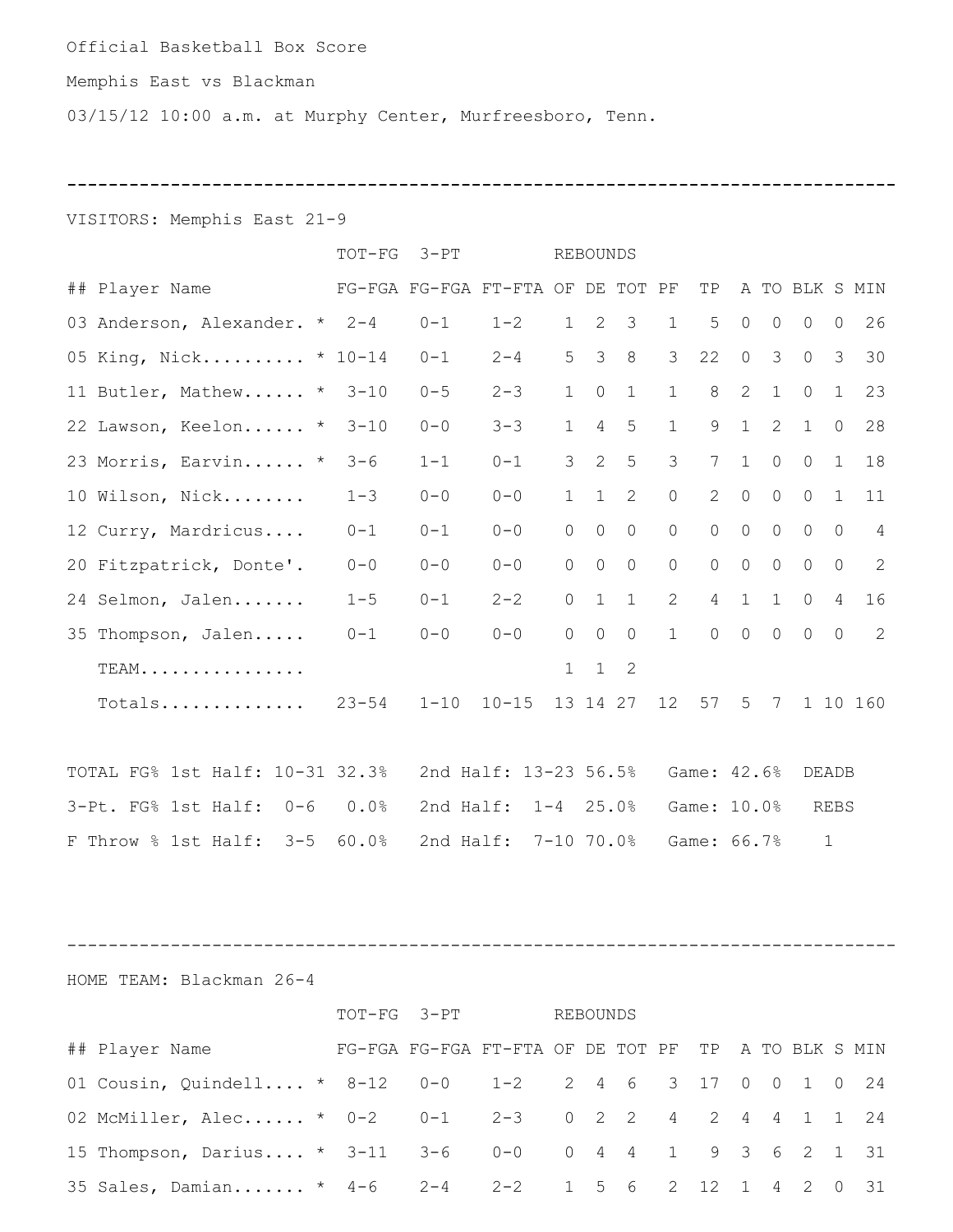| 42 Smotherman, Terrance *                            | $5 - 8$   | $0 - 0$    | $4 - 4$               |          | 4 3 7          |               | $2^{\circ}$            | 14             | $\overline{0}$ |                             | $2 \quad 3$    | 1            | 25             |
|------------------------------------------------------|-----------|------------|-----------------------|----------|----------------|---------------|------------------------|----------------|----------------|-----------------------------|----------------|--------------|----------------|
| $12$ Dowdy, $K.J.$                                   | $1 - 1$   | $0 - 0$    | $0 - 0$               |          |                | $0$ 1 1       | $1 \quad \blacksquare$ |                | $2 \quad 4$    |                             | $1 \quad 0$    | $\mathbf{1}$ | 10             |
| 14 Rogan, Andrew                                     | $0 - 0$   | $0 - 0$    | $0 - 0$               | $\circ$  | $\circ$        | $\circ$       | $\overline{0}$         | $\overline{0}$ | $\overline{0}$ | $\circ$                     | $\circ$        | $\Omega$     | $\overline{1}$ |
| 21 Maher, Josh                                       | $0 - 0$   | $0 - 0$    | $0 - 0$               | $\circ$  | 2              | 2             | 1                      |                | $0\qquad 0$    | $\mathbf{1}$                | $\overline{0}$ | $\Omega$     | 13             |
| 32 Henry, Debo                                       | $0 - 0$   | $0 - 0$    | $0 - 0$               | $\Omega$ | $\overline{0}$ | $\circ$       | $\overline{0}$         |                |                | $0\qquad 0\qquad 0\qquad 0$ |                |              | $0+$           |
| TEAM.                                                |           |            |                       |          | $\mathbf{1}$   | $\mathbf{1}$  |                        |                |                |                             |                |              |                |
| $Totals$                                             | $21 - 40$ |            | $5 - 11$ $9 - 11$     |          |                | 7 22 29       | 14 56 12 18 9          |                |                |                             |                |              | 4 159          |
|                                                      |           |            |                       |          |                |               |                        |                |                |                             |                |              |                |
| TOTAL FG% 1st Half: 10-19 52.6%                      |           |            | 2nd Half: 11-21 52.4% |          |                |               |                        | Game: 52.5%    |                |                             |                | DEADB        |                |
| 3-Pt. FG% 1st Half: 4-7 57.1%                        |           |            | 2nd Half: 1-4 25.0%   |          |                |               |                        | Game: 45.5%    |                |                             |                | REBS         |                |
| F Throw % 1st Half: 7-8 87.5%                        |           |            | 2nd Half: 2-3 66.7%   |          |                |               |                        | Game: 81.8%    |                |                             |                | $\circ$      |                |
|                                                      |           |            |                       |          |                |               |                        |                |                |                             |                |              |                |
|                                                      |           |            |                       |          |                |               |                        |                |                |                             |                |              |                |
|                                                      |           |            |                       |          |                |               |                        |                |                |                             |                |              |                |
| Officials: Kenneth Beard, Richard Church, Trey Miles |           |            |                       |          |                |               |                        |                |                |                             |                |              |                |
| Technical fouls: Memphis East-None. Blackman-None.   |           |            |                       |          |                |               |                        |                |                |                             |                |              |                |
| Attendance:                                          |           |            |                       |          |                |               |                        |                |                |                             |                |              |                |
| Score by Periods                                     |           | 2nd<br>1st | 3rd                   | 4th      |                | Total         |                        |                |                |                             |                |              |                |
| Memphis East                                         | 15        | 8          | 20                    | 14       |                | $\sim$ $   -$ | 57                     |                |                |                             |                |              |                |
| Blackman                                             |           | 19<br>12   | 10                    |          | $15 -$         |               | 56                     |                |                |                             |                |              |                |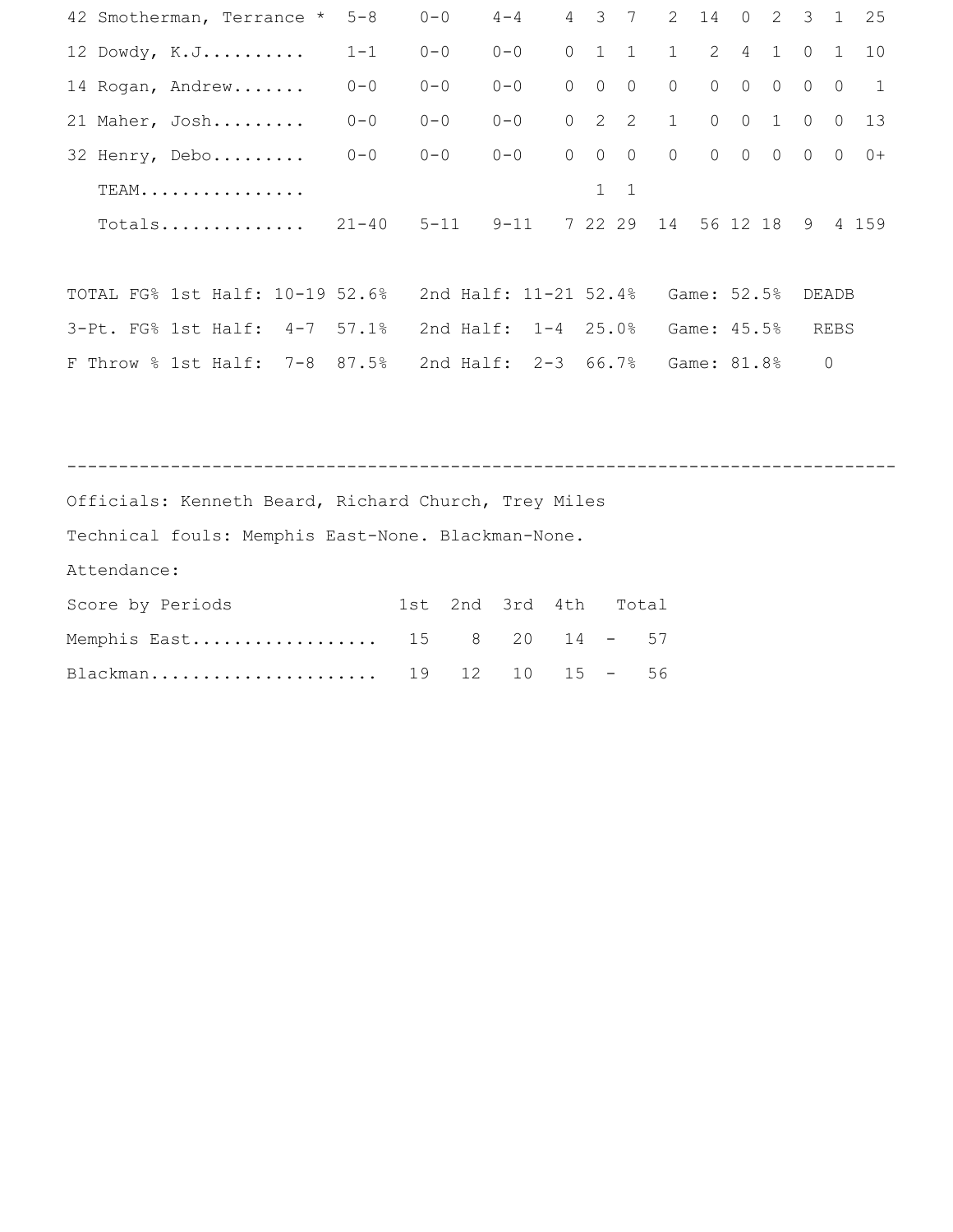# Play-by-Play

Memphis East vs Blackman

03/15/12 10:00 a.m. at Murphy Center, Murfreesboro, Tenn.

1st PERIOD Play-by-Play (Page 1)

| HOME TEAM: Blackman                   | TIME  |                 |                | SCORE MAR VISITORS: Memphis East               |
|---------------------------------------|-------|-----------------|----------------|------------------------------------------------|
| REBOUND (DEF) by Thompson, Darius     | 07:41 |                 |                | MISSED 3 PTR by Butler, Mathew                 |
| MISSED LAYUP by Thompson, Darius      | 07:33 |                 |                | REBOUND (DEF) by Anderson, Alexander           |
| REBOUND (DEF) by Thompson, Darius     |       | 07:19           |                | MISSED JUMPER by Lawson, Keelon                |
| GOOD! LAYUP by Cousin, Quindell [PNT] |       | $07:10$ 2-0 H 2 |                |                                                |
| ASSIST by Thompson, Darius            | 07:10 |                 |                |                                                |
| FOUL by Cousin, Quindell (P1T1)       | 06:54 |                 |                |                                                |
|                                       | 06:50 |                 |                | 2-2 T 1 GOOD! JUMPER by King, Nick [PNT]       |
|                                       | 06:50 |                 |                | ASSIST by Lawson, Keelon                       |
| GOOD! 3 PTR by Sales, Damian          | 06:34 | $5 - 2$ H 3     |                |                                                |
| ASSIST by McMiller, Alec              | 06:34 |                 |                |                                                |
| FOUL by McMiller, Alec (P1T2)         | 06:19 |                 |                | 5-3 H 2 GOOD! FT SHOT by King, Nick            |
| REBOUND (DEF) by Maher, Josh          | 06:19 |                 |                | MISSED FT SHOT by King, Nick                   |
| SUB IN : Maher, Josh                  | 06:19 |                 |                |                                                |
| SUB OUT: Cousin, Quindell             | 06:19 |                 |                |                                                |
| TURNOVR by Maher, Josh                | 06:17 |                 |                |                                                |
|                                       | 06:14 |                 |                | TURNOVR by King, Nick                          |
| TURNOVR by McMiller, Alec             | 05:52 |                 |                |                                                |
|                                       | 05:38 |                 |                | MISSED JUMPER by Morris, Earvin                |
|                                       | 05:38 |                 |                | REBOUND (OFF) by King, Nick                    |
|                                       | 05:30 |                 |                | MISSED 3 PTR by Butler, Mathew                 |
|                                       | 05:30 |                 |                | REBOUND (OFF) by Morris, Earvin                |
|                                       | 05:26 | $5 - 5$         |                | T 2 GOOD! JUMPER by Morris, Earvin [PNT]       |
| GOOD! FT SHOT by Sales, Damian        | 05:06 | $6 - 5$         |                | H 1 FOUL by King, Nick (P1T1)                  |
| GOOD! FT SHOT by Sales, Damian        | 05:06 | $7 - 5$         | H <sub>2</sub> |                                                |
| SUB IN : Dowdy, K.J.                  | 05:06 |                 |                |                                                |
| SUB OUT: McMiller, Alec               | 05:06 |                 |                |                                                |
| STEAL by Thompson, Darius             | 04:54 |                 |                | TURNOVR by King, Nick                          |
| GOOD! 3 PTR by Thompson, Darius       |       | 04:34 10-5 H 5  |                |                                                |
| ASSIST by Sales, Damian               | 04:34 |                 |                |                                                |
| FOUL by Dowdy, K.J. (P1T3)            |       |                 |                | 04:22 10-6 H 4 GOOD! FT SHOT by Lawson, Keelon |
|                                       |       |                 |                | 04:22 10-7 H 3 GOOD! FT SHOT by Lawson, Keelon |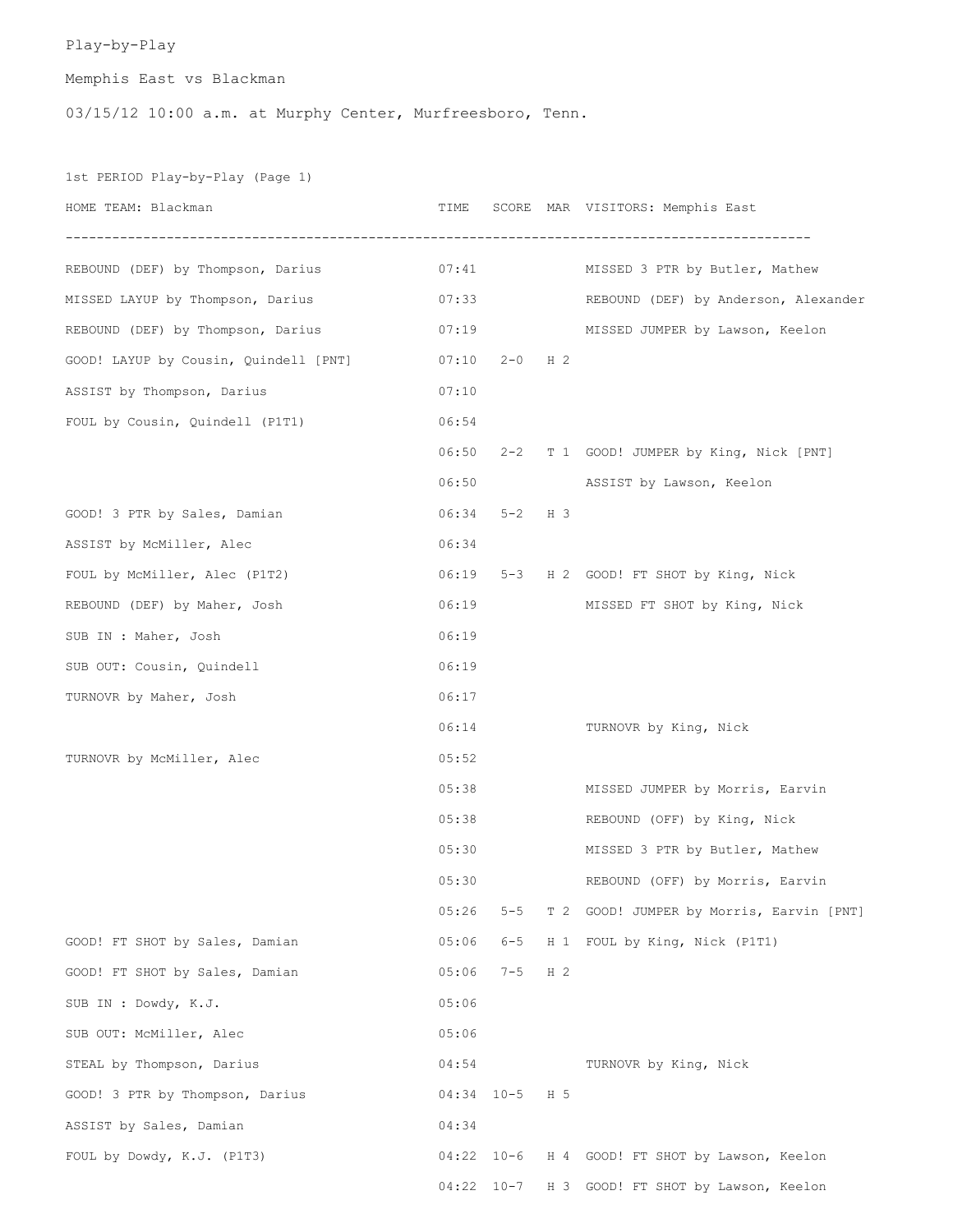| SUB IN : McMiller, Alec                   | 04:22 |                  |                                                  |
|-------------------------------------------|-------|------------------|--------------------------------------------------|
| SUB OUT: Sales, Damian                    | 04:22 |                  |                                                  |
| MISSED JUMPER by Thompson, Darius         | 04:09 |                  |                                                  |
| REBOUND (OFF) by Smotherman, Terrance     | 04:09 |                  |                                                  |
| GOOD! LAYUP by Smotherman, Terrance [PNT] |       | 04:07 12-7 H 5   |                                                  |
|                                           | 03:49 |                  | MISSED JUMPER by Butler, Mathew                  |
|                                           | 03:49 |                  | REBOUND (OFF) by Morris, Earvin                  |
| BLOCK by Smotherman, Terrance             | 03:46 |                  | MISSED JUMPER by Morris, Earvin                  |
| REBOUND (DEF) by Dowdy, K.J.              | 03:44 |                  |                                                  |
| GOOD! LAYUP by Smotherman, Terrance [PNT] |       | $03:38$ 14-7 H 7 |                                                  |
| ASSIST by Thompson, Darius                | 03:38 |                  |                                                  |
|                                           | 03:31 |                  | TIMEOUT 30sec                                    |
|                                           | 03:09 |                  | MISSED JUMPER by King, Nick                      |
|                                           | 03:09 |                  | REBOUND (OFF) by Morris, Earvin                  |
|                                           |       |                  | 03:06 14-9 H 5 GOOD! JUMPER by Morris, Earvin    |
| FOUL by Maher, Josh (P1T4)                | 03:06 |                  | MISSED FT SHOT by Morris, Earvin                 |
| REBOUND (DEF) by McMiller, Alec           | 03:06 |                  |                                                  |
| SUB IN : Sales, Damian                    | 03:06 |                  |                                                  |
| SUB OUT: Smotherman, Terrance             | 03:06 |                  |                                                  |
| MISSED 3 PTR by Thompson, Darius          | 03:01 |                  | REBOUND (DEF) by Anderson, Alexander             |
| SUB IN : Smotherman, Terrance             | 02:52 |                  |                                                  |
| SUB OUT: Dowdy, K.J.                      | 02:52 |                  |                                                  |
|                                           |       |                  | 02:43 14-11 H 3 GOOD! JUMPER by King, Nick [PNT] |
| TURNOVR by Thompson, Darius               | 02:30 |                  |                                                  |
|                                           | 02:29 |                  | STEAL by Morris, Earvin                          |
|                                           |       |                  | 02:25 14-13 H 1 GOOD! JUMPER by King, Nick [PNT] |
| TURNOVR by Thompson, Darius               | 02:10 |                  |                                                  |
|                                           | 02:09 |                  | STEAL by King, Nick                              |
| BLOCK by Smotherman, Terrance             | 02:02 |                  | MISSED JUMPER by King, Nick                      |
|                                           | 02:00 |                  | REBOUND (OFF) by King, Nick                      |
| REBOUND (DEF) by Sales, Damian            | 01:59 |                  | MISSED 3 PTR by Butler, Mathew                   |
| GOOD! FT SHOT by Smotherman, Terrance     |       |                  | 01:25 15-13 H 2 FOUL by Morris, Earvin (P1T2)    |
| GOOD! FT SHOT by Smotherman, Terrance     |       | 01:25 16-13 H 3  |                                                  |
| SUB IN : Cousin, Quindell                 | 01:25 |                  |                                                  |
| SUB OUT: Maher, Josh                      | 01:25 |                  |                                                  |
| REBOUND (DEF) by Sales, Damian            | 01:11 |                  | MISSED JUMPER by Anderson, Alexander             |
| GOOD! 3 PTR by Thompson, Darius           |       | 00:54 19-13 H 6  |                                                  |
| ASSIST by McMiller, Alec                  | 00:54 |                  |                                                  |
|                                           | 00:45 |                  | TURNOVR by Butler, Mathew                        |
| STEAL by McMiller, Alec                   | 00:43 |                  |                                                  |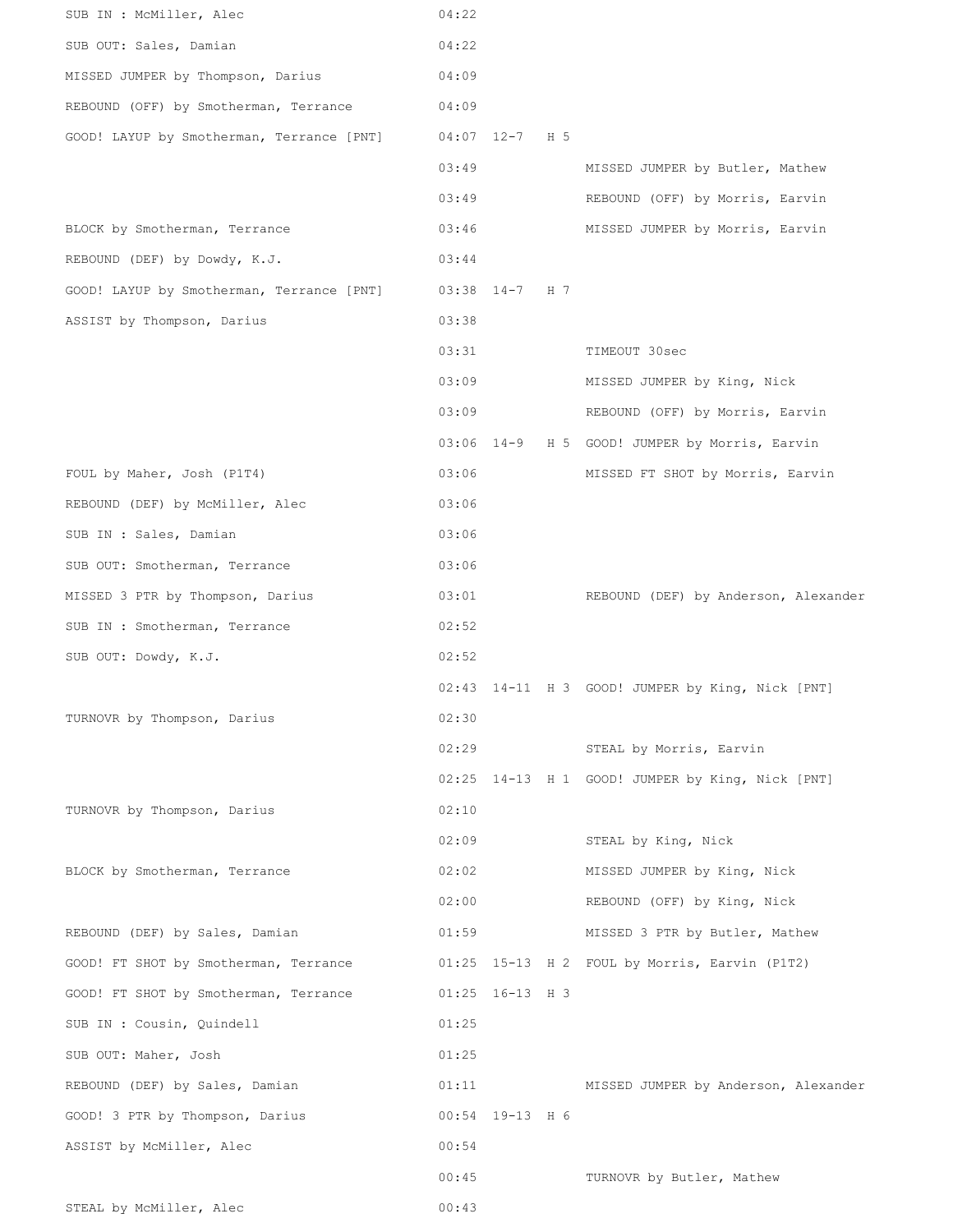| MISSED LAYUP by Cousin, Quindell | 00:14 | REBOUND (DEF) by Morris, Earvin                  |
|----------------------------------|-------|--------------------------------------------------|
|                                  |       | 00:06 19-15 H 4 GOOD! JUMPER by King, Nick [PNT] |
|                                  | 00:06 | ASSIST by Morris, Earvin                         |

Blackman 19, Memphis East 15

| 2nd PERIOD Play-by-Play (Page 1) |       |                   |                                                      |
|----------------------------------|-------|-------------------|------------------------------------------------------|
| HOME TEAM: Blackman              | TIME  |                   | SCORE MAR VISITORS: Memphis East                     |
|                                  | 08:00 |                   | SUB IN : Wilson, Nick                                |
|                                  | 08:00 |                   | SUB OUT: King, Nick                                  |
| MISSED 3 PTR by Thompson, Darius | 07:49 |                   | REBOUND (DEF) by Lawson, Keelon                      |
|                                  | 07:38 |                   | TURNOVR by Lawson, Keelon                            |
|                                  | 07:22 |                   | FOUL by Morris, Earvin (P2T3)                        |
|                                  | 07:22 |                   | SUB IN : Selmon, Jalen                               |
|                                  | 07:22 |                   | SUB OUT: Morris, Earvin                              |
| GOOD! 3 PTR by Sales, Damian     |       | $07:09$ 22-15 H 7 |                                                      |
| ASSIST by Thompson, Darius       | 07:09 |                   |                                                      |
|                                  | 06:52 |                   | MISSED JUMPER by Lawson, Keelon                      |
|                                  | 06:52 |                   | REBOUND (OFF) by Lawson, Keelon                      |
|                                  |       |                   | 06:49 22-17 H 5 GOOD! JUMPER by Lawson, Keelon [PNT] |
|                                  | 06:14 |                   | FOUL by Selmon, Jalen (P1T4)                         |
|                                  | 06:14 |                   | SUB IN : Thompson, Jalen                             |
|                                  | 06:14 |                   | SUB OUT: Butler, Mathew                              |
|                                  | 06:06 |                   | FOUL by Thompson, Jalen (P1T5)                       |
|                                  | 06:06 |                   | SUB IN : King, Nick                                  |
|                                  | 06:06 |                   | SUB OUT: Anderson, Alexander                         |
| TURNOVR by Smotherman, Terrance  | 06:04 |                   |                                                      |
| FOUL by McMiller, Alec (P2T5)    | 05:52 |                   |                                                      |
| SUB IN : Maher, Josh             | 05:52 |                   |                                                      |
| SUB OUT: Smotherman, Terrance    | 05:52 |                   |                                                      |
| REBOUND (DEF) by Sales, Damian   | 05:49 |                   | MISSED JUMPER by Lawson, Keelon                      |
| GOOD! FT SHOT by McMiller, Alec  |       |                   | 05:29 23-17 H 6 FOUL by Selmon, Jalen (P2T6)         |
| GOOD! FT SHOT by McMiller, Alec  |       | 05:29 24-17 H 7   |                                                      |
| SUB IN : Dowdy, K.J.             | 05:29 |                   |                                                      |
| SUB OUT: McMiller, Alec          | 05:29 |                   |                                                      |
|                                  | 05:20 |                   | TURNOVR by Selmon, Jalen                             |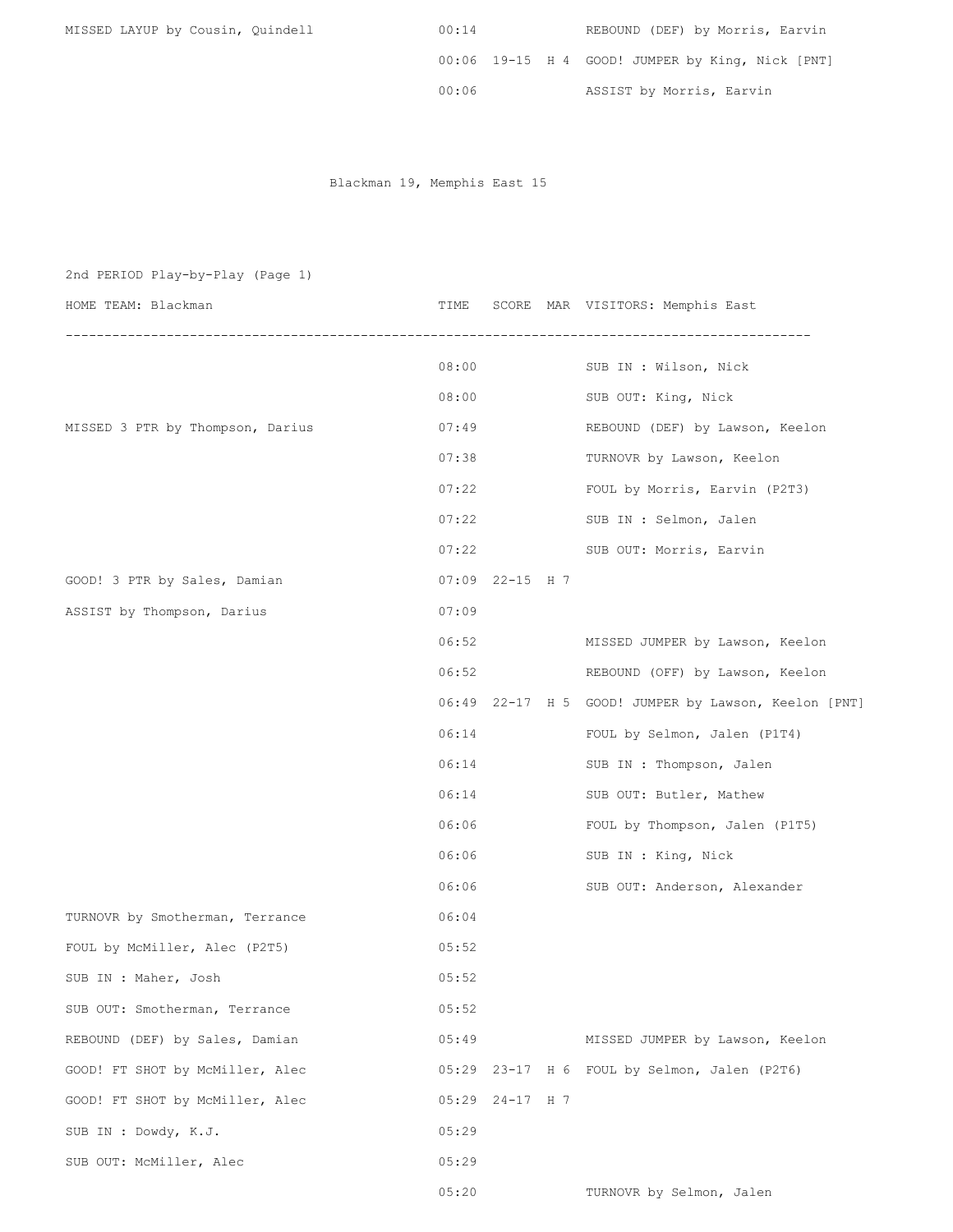| MISSED JUMPER by Thompson, Darius        | 04:57           |                  |                                                        |
|------------------------------------------|-----------------|------------------|--------------------------------------------------------|
| REBOUND (OFF) by Cousin, Quindell        | 04:57           |                  |                                                        |
| GOOD! LAYUP by Cousin, Quindell [PNT]    | 04:55 26-17 H 9 |                  |                                                        |
| REBOUND (DEF) by Thompson, Darius        | 04:37           |                  | MISSED JUMPER by Thompson, Jalen                       |
| MISSED 3 PTR by Sales, Damian            | 04:27           |                  | REBOUND (DEF) by King, Nick                            |
| BLOCK by Thompson, Darius                | 04:07           |                  | MISSED JUMPER by Selmon, Jalen                         |
| REBOUND (DEF) by Maher, Josh             | 04:06           |                  |                                                        |
| GOOD! LAYUP by Cousin, Quindell [FB/PNT] |                 | 04:00 28-17 H 11 |                                                        |
|                                          | 03:56           |                  | TIMEOUT 30sec                                          |
| SUB IN : McMiller, Alec                  | 03:56           |                  | SUB IN : Morris, Earvin                                |
| SUB OUT: Cousin, Quindell                | 03:56           |                  | SUB IN : Curry, Mardricus                              |
| SUB OUT: Dowdy, K.J.                     | 03:56           |                  | SUB IN : Butler, Mathew                                |
|                                          | 03:56           |                  | SUB OUT: Thompson, Jalen                               |
|                                          | 03:56           |                  | SUB OUT: Selmon, Jalen                                 |
|                                          | 03:56           |                  | SUB OUT: Lawson, Keelon                                |
| REBOUND (DEF) by (TEAM)                  | 03:43           |                  | MISSED JUMPER by Morris, Earvin                        |
| TURNOVR by Thompson, Darius              | 03:26           |                  |                                                        |
|                                          | 03:25           |                  | STEAL by Butler, Mathew                                |
|                                          |                 |                  | 03:22 28-19 H 9 GOOD! LAYUP by Butler, Mathew [FB/PNT] |
| MISSED FT SHOT by McMiller, Alec         | 02:54           |                  | FOUL by Butler, Mathew (P1T7)                          |
| REBOUND (OFF) by Smotherman, Terrance    | 02:54           |                  |                                                        |
| TURNOVR by Smotherman, Terrance          | 02:52           |                  |                                                        |
| SUB IN : Rogan, Andrew                   | 02:52           |                  |                                                        |
| SUB OUT: Thompson, Darius                | 02:52           |                  |                                                        |
|                                          |                 |                  | 02:34 28-21 H 7 GOOD! JUMPER by King, Nick             |
| MISSED LAYUP by Smotherman, Terrance     | 01:56           |                  | REBOUND (DEF) by Wilson, Nick                          |
| FOUL by Smotherman, Terrance (P1T6)      | 01:52           |                  |                                                        |
| SUB IN : Dowdy, K.J.                     | 01:52           |                  |                                                        |
| SUB IN : Thompson, Darius                | 01:52           |                  |                                                        |
| SUB OUT: Rogan, Andrew                   | 01:52           |                  |                                                        |
| SUB OUT: Sales, Damian                   | 01:52           |                  |                                                        |
|                                          | 01:37           |                  | MISSED 3 PTR by Butler, Mathew                         |
|                                          | 01:37           |                  | REBOUND (OFF) by Wilson, Nick                          |
| BLOCK by McMiller, Alec                  | 01:34           |                  | MISSED JUMPER by Wilson, Nick                          |
|                                          | 01:33           |                  | REBOUND (OFF) by King, Nick                            |
|                                          | 01:31           |                  | MISSED JUMPER by King, Nick                            |
|                                          | 01:31           |                  | REBOUND (OFF) by (TEAM)                                |
| SUB IN : Sales, Damian                   | 01:30           |                  | SUB IN : Fitzpatrick, Donte'                           |
| SUB IN : Smotherman, Terrance            | 01:30           |                  | SUB OUT: Morris, Earvin                                |
| SUB OUT: Dowdy, K.J.                     | 01:30           |                  |                                                        |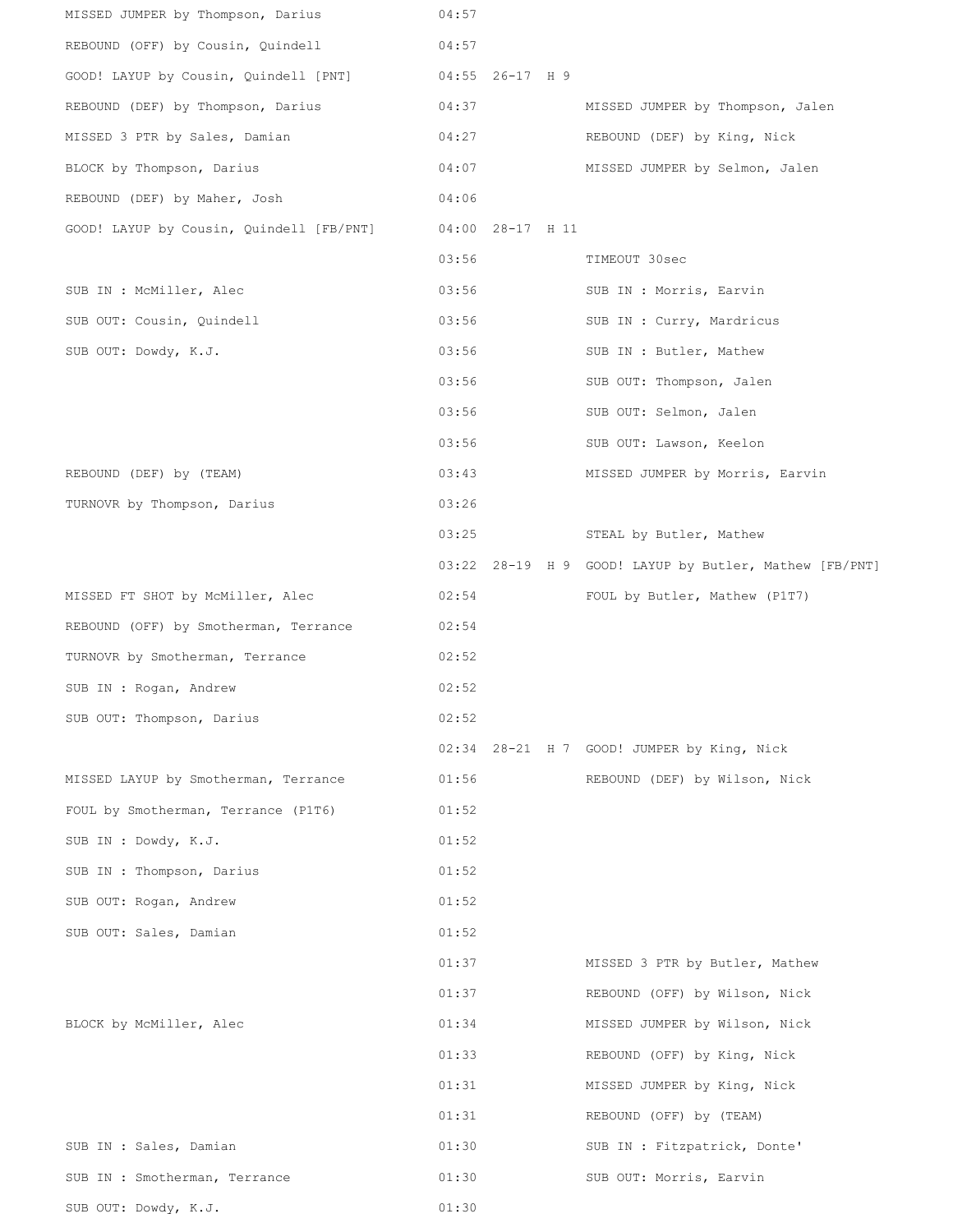| REBOUND (DEF) by Smotherman, Terrance | 01:28 |                 | MISSED 3 PTR by Butler, Mathew                       |
|---------------------------------------|-------|-----------------|------------------------------------------------------|
| TURNOVR by McMiller, Alec             | 01:06 |                 |                                                      |
|                                       | 01:05 |                 | STEAL by King, Nick                                  |
| SUB IN : Cousin, Quindell             | 01:00 |                 |                                                      |
| SUB OUT: Maher, Josh                  | 01:00 |                 |                                                      |
| BLOCK by Cousin, Quindell             | 00:48 |                 | MISSED JUMPER by Wilson, Nick                        |
|                                       | 00:46 |                 | REBOUND (OFF) by King, Nick                          |
|                                       | 00:43 |                 | MISSED 3 PTR by Curry, Mardricus                     |
|                                       | 00:43 |                 | REBOUND (OFF) by Butler, Mathew                      |
|                                       |       |                 | 00:40 28-23 H 5 GOOD! JUMPER by Butler, Mathew [PNT] |
| MISSED LAYUP by Cousin, Quindell      | 00:14 |                 |                                                      |
| REBOUND (OFF) by Cousin, Quindell     | 00:14 |                 |                                                      |
| GOOD! LAYUP by Cousin, Quindell [PNT] |       | 00:13 30-23 H 7 |                                                      |
| GOOD! FT SHOT by Cousin, Quindell     |       |                 | 00:13 31-23 H 8 FOUL by King, Nick (P2T8)            |
| SUB IN : Maher, Josh                  | 00:13 |                 |                                                      |
| SUB IN : Dowdy, K.J.                  | 00:13 |                 |                                                      |
| SUB OUT: McMiller, Alec               | 00:13 |                 |                                                      |
| SUB OUT: Cousin, Quindell             | 00:13 |                 |                                                      |
|                                       | 00:06 |                 | TURNOVR by King, Nick                                |
| STEAL by Dowdy, K.J.                  | 00:05 |                 |                                                      |
| TURNOVR by Thompson, Darius           | 00:00 |                 |                                                      |
|                                       |       |                 |                                                      |
|                                       |       |                 |                                                      |

SUB OUT: Dowdy, K.J. 00:00

Blackman 31, Memphis East 23

| 3rd PERIOD Play-by-Play (Page 1)  |       |  |                                                 |
|-----------------------------------|-------|--|-------------------------------------------------|
| HOME TEAM: Blackman               | TIME  |  | SCORE MAR VISITORS: Memphis East                |
|                                   | 08:00 |  | SUB IN : Selmon, Jalen                          |
|                                   | 08:00 |  | SUB OUT: Butler, Mathew                         |
|                                   |       |  | 07:50 31-25 H 6 GOOD! LAYUP by King, Nick [PNT] |
|                                   | 07:50 |  | ASSIST by Selmon, Jalen                         |
| TURNOVR by Thompson, Darius       | 07:41 |  |                                                 |
|                                   | 07:40 |  | STEAL by Selmon, Jalen                          |
| BLOCK by Thompson, Darius         | 07:40 |  | MISSED LAYUP by Selmon, Jalen                   |
| REBOUND (DEF) by Thompson, Darius | 07:37 |  |                                                 |
| MISSED JUMPER by Thompson, Darius | 07:19 |  |                                                 |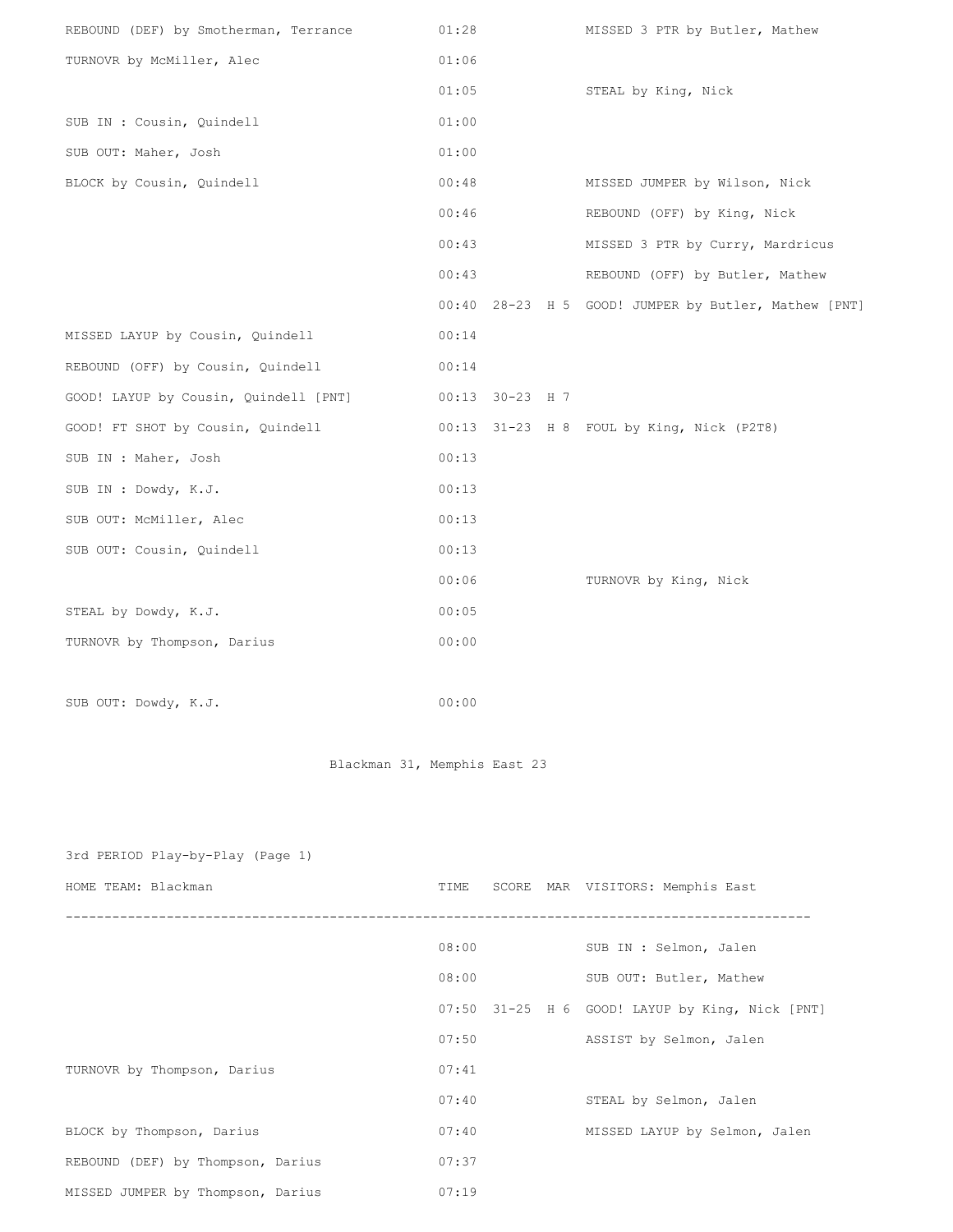| REBOUND (OFF) by Smotherman, Terrance      | 07:19 |                   |                                                 |
|--------------------------------------------|-------|-------------------|-------------------------------------------------|
| GOOD! JUMPER by Smotherman, Terrance [PNT] |       | $07:16$ 33-25 H 8 |                                                 |
| BLOCK by Sales, Damian                     | 07:06 |                   | MISSED JUMPER by Lawson, Keelon                 |
| REBOUND (DEF) by McMiller, Alec            | 07:04 |                   |                                                 |
| MISSED JUMPER by Cousin, Quindell          | 06:53 |                   |                                                 |
| REBOUND (OFF) by Smotherman, Terrance      | 06:53 |                   |                                                 |
| GOOD! JUMPER by Smotherman, Terrance [PNT] |       | 06:51 35-25 H 10  |                                                 |
|                                            |       |                   | 06:40 35-28 H 7 GOOD! 3 PTR by Morris, Earvin   |
| TURNOVR by Sales, Damian                   | 06:14 |                   |                                                 |
| REBOUND (DEF) by Sales, Damian             | 06:03 |                   | MISSED 3 PTR by Selmon, Jalen                   |
| GOOD! DUNK by Cousin, Quindell [PNT]       |       | 05:55 37-28 H 9   |                                                 |
| ASSIST by McMiller, Alec                   | 05:55 |                   |                                                 |
|                                            | 05:38 |                   | TURNOVR by Lawson, Keelon                       |
| STEAL by Smotherman, Terrance              | 05:37 |                   |                                                 |
| MISSED JUMPER by Smotherman, Terrance      | 05:32 |                   | REBOUND (DEF) by Lawson, Keelon                 |
| FOUL by Sales, Damian (P1T1)               |       |                   | 05:25 37-29 H 8 GOOD! FT SHOT by Selmon, Jalen  |
|                                            |       |                   | 05:25 37-30 H 7 GOOD! FT SHOT by Selmon, Jalen  |
| SUB IN : Dowdy, K.J.                       | 05:25 |                   |                                                 |
| SUB OUT: Cousin, Quindell                  | 05:25 |                   |                                                 |
| GOOD! LAYUP by Smotherman, Terrance [PNT]  |       | 05:17 39-30 H 9   |                                                 |
| ASSIST by Dowdy, K.J.                      | 05:17 |                   |                                                 |
| BLOCK by Smotherman, Terrance              | 05:09 |                   | MISSED LAYUP by Selmon, Jalen                   |
| REBOUND (DEF) by Smotherman, Terrance      | 05:07 |                   |                                                 |
|                                            | 05:07 |                   | FOUL by Morris, Earvin (P3T1)                   |
|                                            | 05:07 |                   | SUB IN : Wilson, Nick                           |
|                                            | 05:07 |                   | SUB OUT: Morris, Earvin                         |
|                                            | 04:55 |                   | FOUL by Anderson, Alexander (P1T2)              |
| MISSED JUMPER by McMiller, Alec            | 04:40 |                   | REBOUND (DEF) by Selmon, Jalen                  |
| FOUL by McMiller, Alec (P3T2)              | 04:38 |                   |                                                 |
| SUB IN : Cousin, Quindell                  | 04:38 |                   |                                                 |
| SUB IN : Rogan, Andrew                     | 04:38 |                   |                                                 |
| SUB OUT: McMiller, Alec                    | 04:38 |                   |                                                 |
| SUB OUT: Smotherman, Terrance              | 04:38 |                   |                                                 |
|                                            | 04:32 |                   | 39-32 H 7 GOOD! LAYUP by King, Nick [PNT]       |
| TURNOVR by Dowdy, K.J.                     | 04:16 |                   | STEAL by Wilson, Nick                           |
|                                            | 04:16 |                   | TIMEOUT TEAM                                    |
| SUB IN : Smotherman, Terrance              | 04:16 |                   |                                                 |
| SUB OUT: Rogan, Andrew                     | 04:16 |                   |                                                 |
|                                            |       |                   | 04:06 39-34 H 5 GOOD! JUMPER by Lawson, Keelon  |
| FOUL by Smotherman, Terrance (P2T3)        |       |                   | 04:06 39-35 H 4 GOOD! FT SHOT by Lawson, Keelon |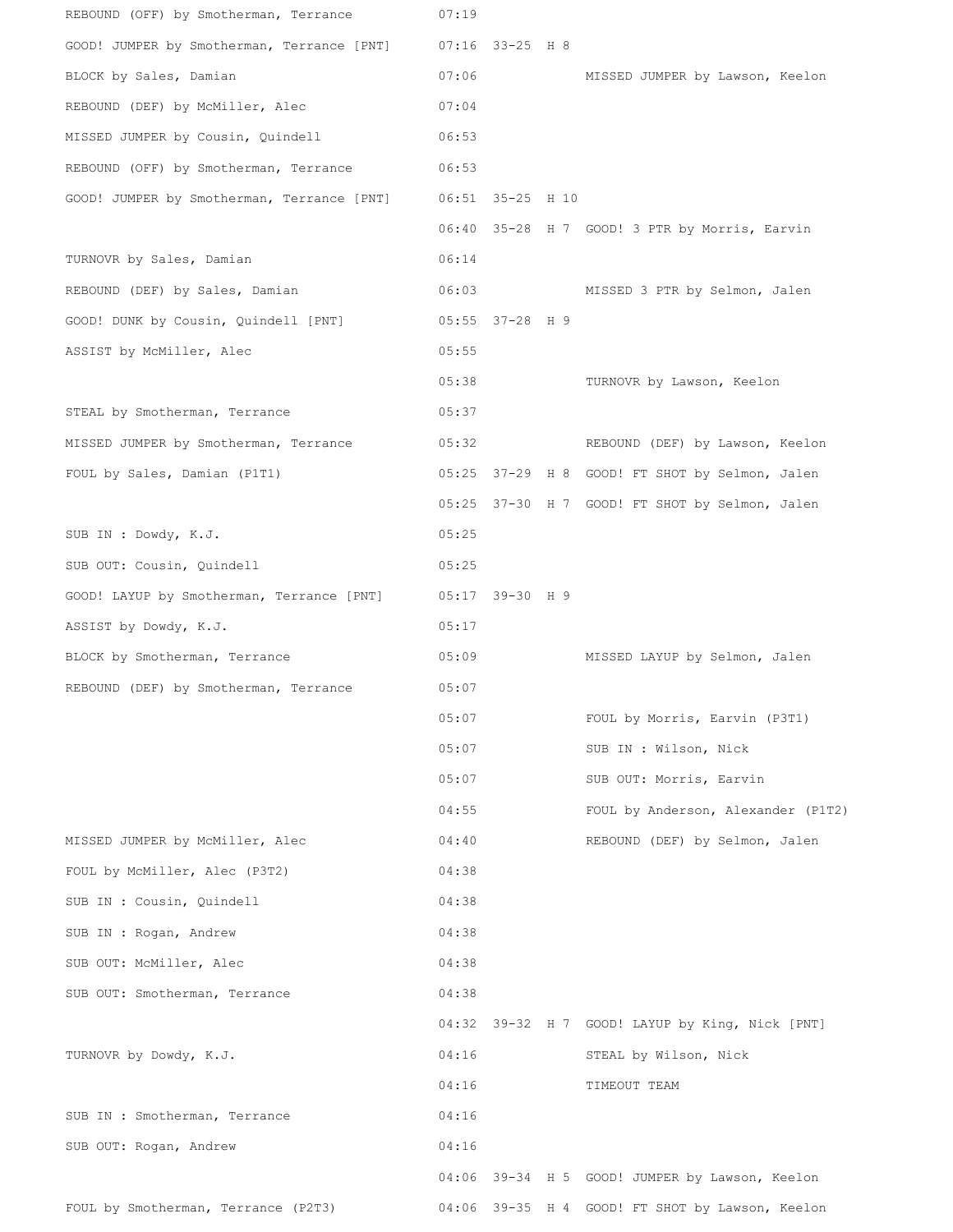| SUB IN : McMiller, Alec               | 04:06               |  |                                                          |
|---------------------------------------|---------------------|--|----------------------------------------------------------|
| SUB OUT: Dowdy, K.J.                  | 04:06               |  |                                                          |
| TURNOVR by Sales, Damian              | 03:56               |  |                                                          |
|                                       | 03:54               |  | STEAL by Selmon, Jalen                                   |
|                                       |                     |  | 03:51 39-37 H 2 GOOD! LAYUP by King, Nick [PNT]          |
| TIMEOUT TEAM                          | 03:49               |  |                                                          |
| MISSED JUMPER by Cousin, Quindell     | 03:30               |  | REBOUND (DEF) by Lawson, Keelon                          |
| SUB IN : Henry, Debo                  | 03:26               |  |                                                          |
| SUB OUT: Smotherman, Terrance         | 03:26               |  |                                                          |
| SUB IN : Smotherman, Terrance         | 03:23               |  |                                                          |
| SUB OUT: Henry, Debo                  | 03:23               |  |                                                          |
| TURNOVR by Sales, Damian              | 03:21               |  |                                                          |
|                                       | 03:20               |  | STEAL by Selmon, Jalen                                   |
|                                       |                     |  | 03:18 39-39 T 3 GOOD! LAYUP by Wilson, Nick [PNT]        |
|                                       |                     |  | 03:18 39-41 V 2 GOOD! LAYUP by King, Nick [PNT]          |
| GOOD! FT SHOT by Smotherman, Terrance |                     |  | 02:46 40-41 V 1 FOUL by King, Nick (P3T3)                |
| GOOD! FT SHOT by Smotherman, Terrance | $02:46$ $41-41$ T 4 |  |                                                          |
| REBOUND (DEF) by Cousin, Quindell     | 02:26               |  | MISSED 3 PTR by King, Nick                               |
| MISSED 3 PTR by Sales, Damian         | 02:16               |  | REBOUND (DEF) by (TEAM)                                  |
| REBOUND (DEF) by Smotherman, Terrance | 01:56               |  | MISSED 3 PTR by Anderson, Alexander                      |
| TURNOVR by Thompson, Darius           | 01:44               |  |                                                          |
|                                       | 01:43               |  | STEAL by King, Nick                                      |
|                                       |                     |  | 01:39 41-43 V 2 GOOD! LAYUP by Anderson, Alexander [PNT] |
| TURNOVR by McMiller, Alec             | 01:31               |  |                                                          |
|                                       | 01:31               |  | SUB IN : Butler, Mathew                                  |
|                                       | 01:31               |  | SUB OUT: Wilson, Nick                                    |
| MISSED 3 PTR by Thompson, Darius      | 00:01               |  | REBOUND (DEF) by King, Nick                              |

Memphis East 43, Blackman 41

| 4th PERIOD Play-by-Play (Page 1) |               |                            |
|----------------------------------|---------------|----------------------------|
| HOME TEAM: Blackman              | SCORE<br>TIME | MAR VISITORS: Memphis East |
|                                  |               |                            |
|                                  | 08:00         | SUB IN : Selmon, Jalen     |
|                                  | 08:00         | SUB OUT: Morris, Earvin    |
| SUB IN : Rogan, Andrew           | 00:00         |                            |
| SUB IN : Dowdy, K.J.             | 00:00         |                            |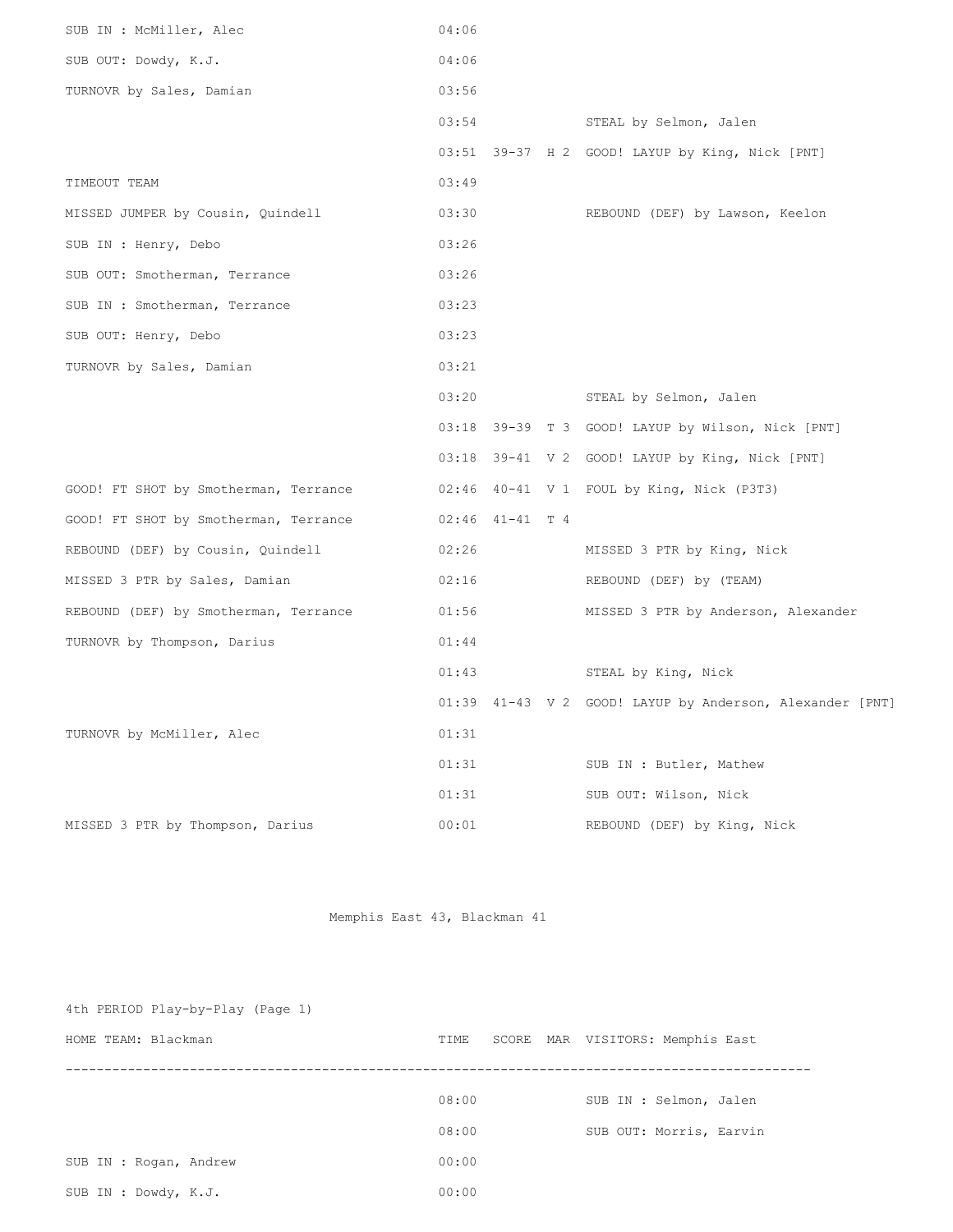| SUB OUT: Cousin, Quindell             | 00:00 |                 |                                                       |
|---------------------------------------|-------|-----------------|-------------------------------------------------------|
| SUB OUT: Smotherman, Terrance         | 00:00 |                 |                                                       |
| GOOD! DUNK by Cousin, Quindell [PNT]  |       | 07:26 43-43 T 5 |                                                       |
| ASSIST by McMiller, Alec              | 07:26 |                 |                                                       |
|                                       |       |                 | 07:07 43-45 V 2 GOOD! JUMPER by Lawson, Keelon        |
|                                       | 07:07 |                 | ASSIST by Butler, Mathew                              |
| TURNOVR by McMiller, Alec             | 06:53 |                 |                                                       |
|                                       | 06:29 |                 | MISSED JUMPER by Butler, Mathew                       |
|                                       | 06:29 |                 | REBOUND (OFF) by Anderson, Alexander                  |
| FOUL by McMiller, Alec (P4T4)         | 06:28 |                 | MISSED FT SHOT by Anderson, Alexander                 |
|                                       | 06:28 |                 | REBOUND (OFF) by (DEADBALL)                           |
|                                       |       |                 | 06:28 43-46 V 3 GOOD! FT SHOT by Anderson, Alexander  |
| SUB OUT: McMiller, Alec               | 06:28 |                 |                                                       |
| GOOD! LAYUP by Cousin, Quindell [PNT] |       | 06:16 45-46 V 1 |                                                       |
| ASSIST by Dowdy, K.J.                 | 06:16 |                 |                                                       |
|                                       |       |                 | 06:01 45-48 V 3 GOOD! JUMPER by Anderson, Alexander   |
|                                       | 06:01 |                 | ASSIST by Butler, Mathew                              |
| TURNOVR by Sales, Damian              | 05:50 |                 |                                                       |
|                                       | 05:49 |                 | STEAL by Selmon, Jalen                                |
|                                       |       |                 | 05:48 45-50 V 5 GOOD! LAYUP by Selmon, Jalen [FB/PNT] |
| MISSED JUMPER by Smotherman, Terrance | 05:13 |                 | BLOCK by Lawson, Keelon                               |
| REBOUND (OFF) by Sales, Damian        | 05:12 |                 |                                                       |
| GOOD! JUMPER by Sales, Damian [PNT]   |       | 05:10 47-50 V 3 |                                                       |
| SUB IN : Maher, Josh                  | 05:08 |                 |                                                       |
|                                       | 04:45 |                 | MISSED LAYUP by Lawson, Keelon                        |
|                                       | 04:45 |                 | REBOUND (OFF) by King, Nick                           |
| FOUL by Cousin, Quindell (P2T5)       |       |                 | 04:44 47-51 V 4 GOOD! FT SHOT by King, Nick           |
| REBOUND (DEF) by Cousin, Quindell     | 04:44 |                 | MISSED FT SHOT by King, Nick                          |
| GOOD! JUMPER by Sales, Damian [PNT]   |       | 04:22 49-51 V 2 |                                                       |
|                                       |       |                 | 04:05 49-53 V 4 GOOD! LAYUP by King, Nick [PNT]       |
| GOOD! JUMPER by Dowdy, K.J. [PNT]     |       | 03:42 51-53 V 2 |                                                       |
|                                       |       |                 | 03:26 51-55 V 4 GOOD! JUMPER by Butler, Mathew        |
| GOOD! 3 PTR by Thompson, Darius       |       | 03:11 54-55 V 1 |                                                       |
| ASSIST by Dowdy, K.J.                 | 03:11 |                 |                                                       |
| TIMEOUT 30sec                         | 03:11 |                 |                                                       |
| SUB IN : Smotherman, Terrance         | 03:11 |                 | SUB IN : Morris, Earvin                               |
|                                       | 03:11 |                 | SUB OUT: Butler, Mathew                               |
| BLOCK by Sales, Damian                | 03:00 |                 | MISSED LAYUP by Lawson, Keelon                        |
| REBOUND (DEF) by Sales, Damian        | 02:58 |                 |                                                       |
| SUB IN : McMiller, Alec               | 02:33 |                 | SUB IN : Butler, Mathew                               |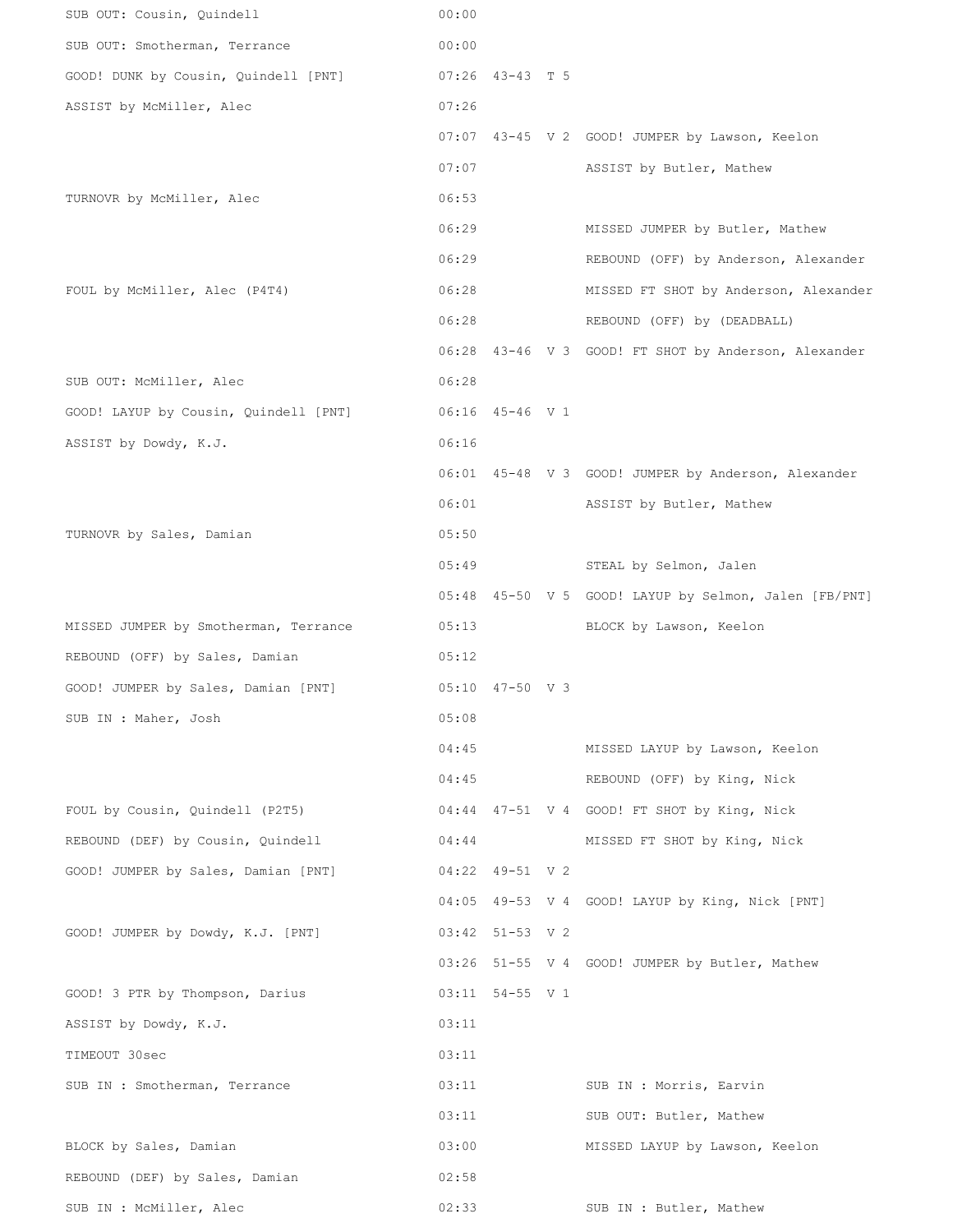| SUB IN : Cousin, Quindell              | 02:33 |                 | SUB OUT: Selmon, Jalen                          |
|----------------------------------------|-------|-----------------|-------------------------------------------------|
| SUB OUT: Dowdy, K.J.                   | 02:33 |                 |                                                 |
| SUB OUT: Maher, Josh                   | 02:33 |                 |                                                 |
| REBOUND (DEF) by Cousin, Quindell      | 02:30 |                 | MISSED LAYUP by Lawson, Keelon                  |
| TIMEOUT TEAM                           | 02:17 |                 |                                                 |
| MISSED 3 PTR by McMiller, Alec         | 01:55 |                 | REBOUND (DEF) by King, Nick                     |
|                                        | 01:42 |                 | TIMEOUT TEAM                                    |
| FOUL by Cousin, Quindell (P3T6)        | 01:16 |                 |                                                 |
| FOUL by Sales, Damian (P2T7)           |       |                 | 00:48 54-56 V 2 GOOD! FT SHOT by Butler, Mathew |
|                                        |       |                 | 00:48 54-57 V 3 GOOD! FT SHOT by Butler, Mathew |
| SUB IN : Dowdy, K.J.                   | 00:48 |                 |                                                 |
| SUB OUT: Smotherman, Terrance          | 00:48 |                 |                                                 |
| GOOD! JUMPER by Cousin, Quindell [PNT] |       | 00:34 56-57 V 1 |                                                 |
| ASSIST by Dowdy, K.J.                  | 00:34 |                 |                                                 |
| MISSED FT SHOT by Cousin, Quindell     | 00:34 |                 | FOUL by Lawson, Keelon (P1T4)                   |
|                                        | 00:34 |                 | REBOUND (DEF) by Morris, Earvin                 |
| SUB IN : Smotherman, Terrance          | 00:34 |                 |                                                 |
| SUB OUT: Dowdy, K.J.                   | 00:34 |                 |                                                 |
| FOUL by Thompson, Darius (P1T8)        | 00:29 |                 | MISSED FT SHOT by Butler, Mathew                |
| REBOUND (DEF) by Cousin, Quindell      | 00:29 |                 |                                                 |
| SUB IN : Dowdy, K.J.                   | 00:29 |                 |                                                 |
| SUB OUT: Smotherman, Terrance          | 00:29 |                 |                                                 |
| TIMEOUT TEAM                           | 00:18 |                 |                                                 |
| MISSED JUMPER by Thompson, Darius      | 00:04 |                 | REBOUND (DEF) by Lawson, Keelon                 |

Memphis East 57, Blackman 56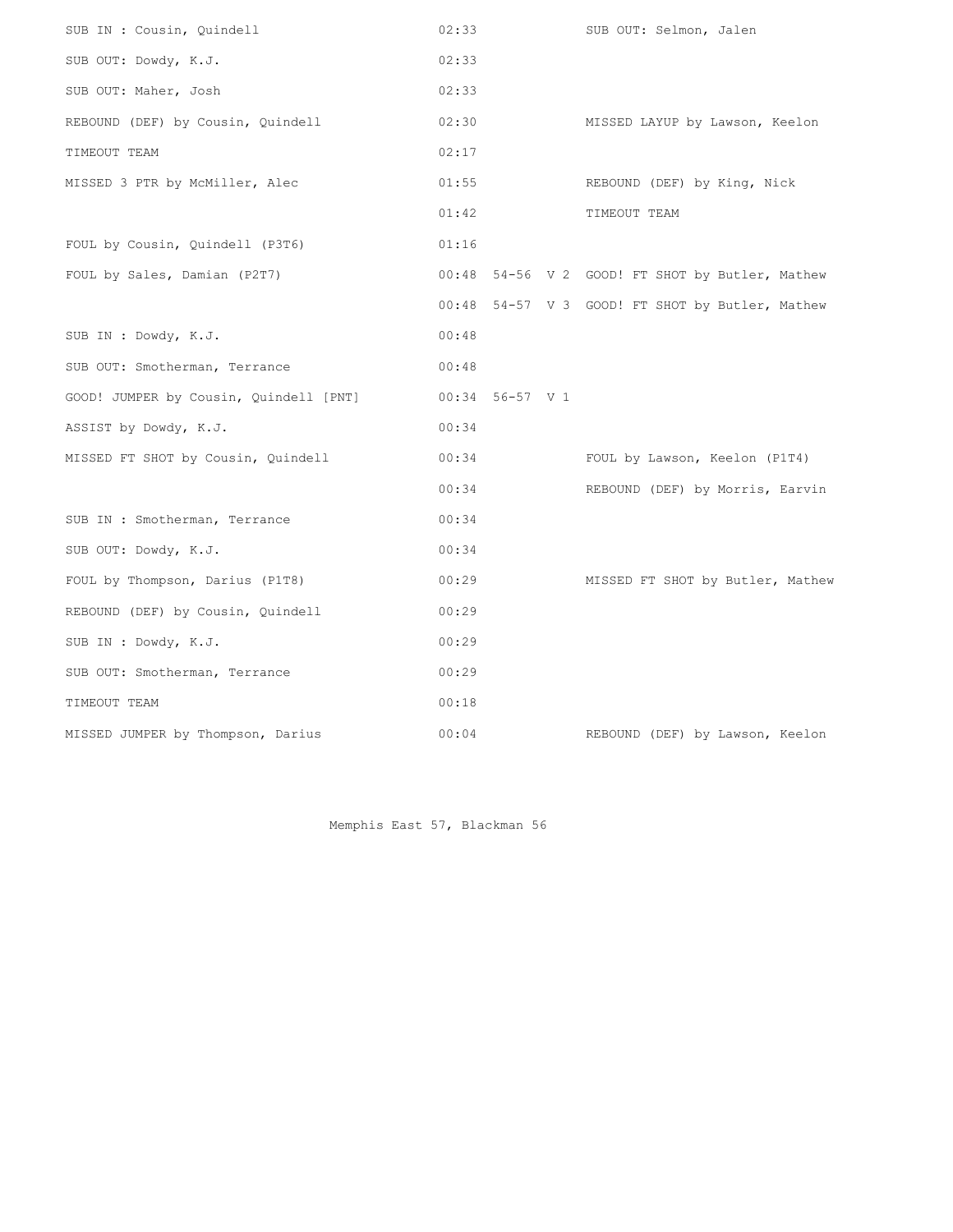## Official Basketball Box Score -- 1st Half

## Memphis East vs Blackman

03/15/12 10:00 a.m. at Murphy Center, Murfreesboro, Tenn.

**--------------------------------------------------------------------------------**

#### VISITORS: Memphis East 20-10

|                               | $TOT-FG$  | $3-PT$                            |         | <b>REBOUNDS</b> |         |                     |                |                                             |                |                |                             |                |                |
|-------------------------------|-----------|-----------------------------------|---------|-----------------|---------|---------------------|----------------|---------------------------------------------|----------------|----------------|-----------------------------|----------------|----------------|
| ## Player Name                |           | FG-FGA FG-FGA FT-FTA OF DE TOT PF |         |                 |         |                     |                | TP                                          |                |                | A TO BLK S MIN              |                |                |
| 03 Anderson, Alexander. * 0-1 |           | $0 - 0$                           | $0 - 0$ | $\circ$         |         | $2 \quad 2$         | $\circ$        | $\overline{0}$                              | $\circ$        | $\circ$        | $\overline{0}$              | $\circ$        | 10             |
| 05 King, Nick * 5-8           |           | $0 - 0$                           | $1 - 2$ | $4\overline{ }$ |         | $1 \quad 5$         |                | 2 11 0 3 0 2                                |                |                |                             |                | 14             |
| 11 Butler, Mathew * 2-8       |           | $0 - 5$                           | $0 - 0$ |                 |         |                     |                | 1 0 1 1 4 0 1 0 1                           |                |                |                             |                | 14             |
| 22 Lawson, Keelon * 1-4       |           | $0 - 0$                           | $2 - 2$ | 1               |         | $1 \quad 2$         | $\circ$        |                                             |                |                | 4 1 1 0                     | $\circ$        | 12             |
| 23 Morris, Earvin * 2-5       |           | $0 - 0$                           | $0 - 1$ |                 |         | $3 \quad 1 \quad 4$ | $2^{\circ}$    |                                             |                | 4 1 0          | $0\quad 1$                  |                | 11             |
| 10 Wilson, Nick               | $0 - 2$   | $0 - 0$                           | $0 - 0$ |                 |         | $1 \quad 1 \quad 2$ | $\circ$        | $\begin{matrix} 0 & 0 & 0 & 0 \end{matrix}$ |                |                |                             | $\overline{0}$ | 8              |
| 12 Curry, Mardricus 0-1       |           | $0 - 1$                           | $0 - 0$ | $\Omega$        | $\circ$ | $\overline{0}$      | $\overline{0}$ |                                             | $0\qquad 0$    | $\overline{0}$ | $\overline{0}$              | $\overline{0}$ | $\overline{4}$ |
| 20 Fitzpatrick, Donte'.       | $0 - 0$   | $0 - 0$                           | $0 - 0$ | $\overline{0}$  | $\circ$ | $\overline{0}$      | $\overline{0}$ | $\overline{0}$                              |                |                | $0\qquad 0\qquad 0\qquad 0$ |                | 2              |
| 24 Selmon, Jalen              | $0 - 1$   | $0 - 0$                           | $0 - 0$ | $\circ$         | $\circ$ | $\overline{0}$      |                | 2 0 0 1 0                                   |                |                |                             | $\overline{0}$ | $\mathcal{S}$  |
| 35 Thompson, Jalen            | $0 - 1$   | $0 - 0$                           | $0 - 0$ | $\Omega$        | $\circ$ | $\overline{0}$      | 1              | $0\qquad 0$                                 |                | $\overline{0}$ | $\bigcap$                   | $\Omega$       | 2              |
| TEAM.                         |           |                                   |         | $\mathbf{1}$    |         | $\mathbf{1}$        |                |                                             |                |                |                             |                |                |
| TotalS                        | $10 - 31$ | $0 - 6$                           | $3 - 5$ | 11              |         | 6 17                | 8              | 23                                          | $\overline{2}$ | 6              | $\Omega$                    | $\overline{4}$ | 80             |
|                               |           |                                   |         |                 |         |                     |                |                                             |                |                |                             |                |                |

TOTAL FG% 1st Half: 10-31 32.3% 3-Pt. FG% 1st Half: 0-6 0.0% F Throw % 1st Half: 3-5 60.0%

--------------------------------------------------------------------------------

HOME TEAM: Blackman 27-3

|                                                          |  | TOT-FG 3-PT |                                                     |  | REBOUNDS |  |  |  |  |  |                                     |  |    |
|----------------------------------------------------------|--|-------------|-----------------------------------------------------|--|----------|--|--|--|--|--|-------------------------------------|--|----|
| ## Player Name                                           |  |             | FG-FGA FG-FGA FT-FTA OF DE TOT PF TP A TO BLK S MIN |  |          |  |  |  |  |  |                                     |  |    |
| 01 Cousin, Quindell * $4-6$ 0-0 1-1 2 0 2 1 9 0 0 1 0 10 |  |             |                                                     |  |          |  |  |  |  |  |                                     |  |    |
| 02 McMiller, Alec * 0-0 0-0 2-3 0 1 1 2 2 2 2 1 1 13     |  |             |                                                     |  |          |  |  |  |  |  |                                     |  |    |
| 15 Thompson, Darius * 2-7 2-4 0-0 0 3 3 0 6 3 4 1 1 15   |  |             |                                                     |  |          |  |  |  |  |  |                                     |  |    |
| 35 Sales, Damian * 2-3  2-3  2-2  0 3 3 0 8 1 0          |  |             |                                                     |  |          |  |  |  |  |  | $\begin{matrix} 0 & 0 \end{matrix}$ |  | 15 |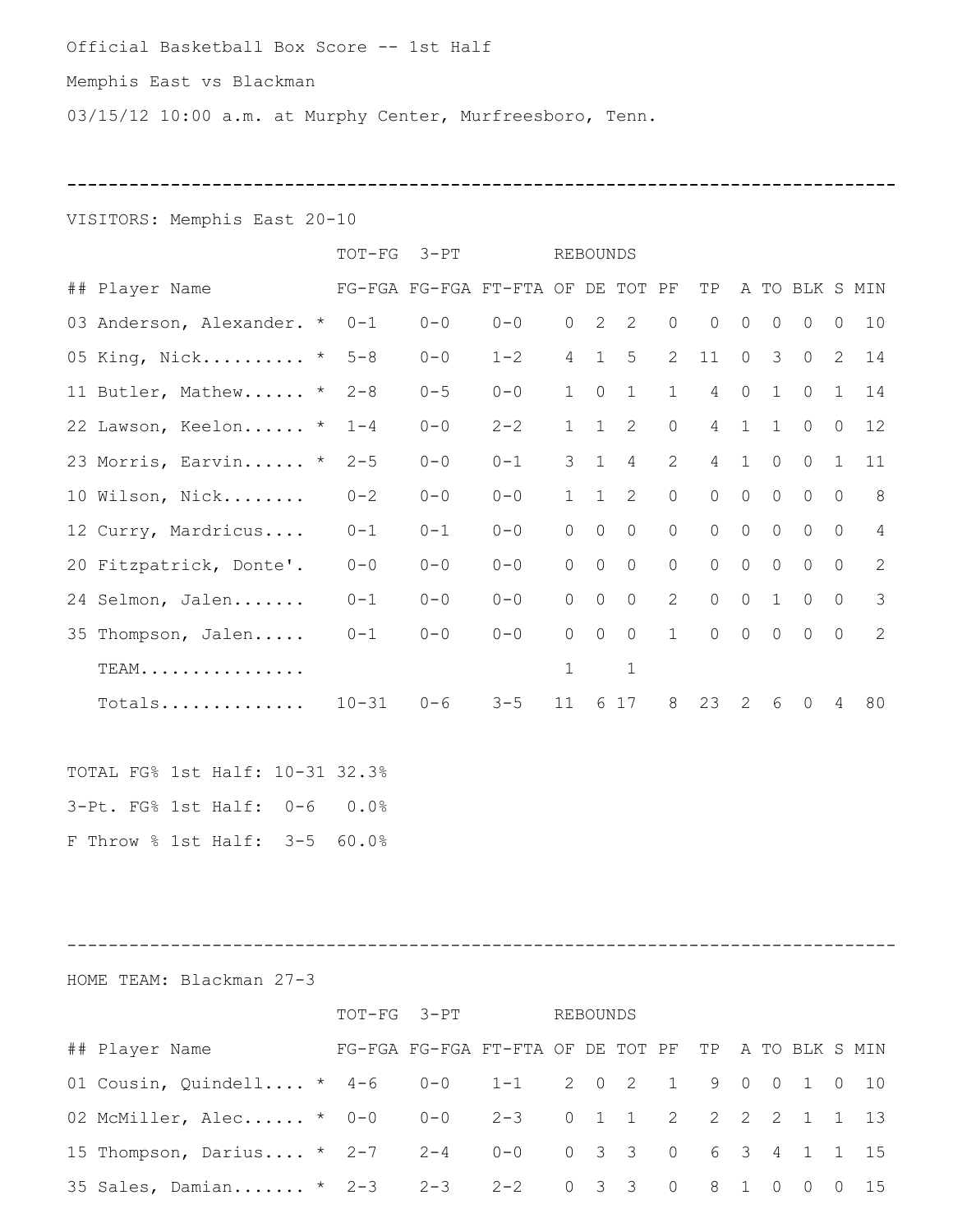| 42 Smotherman, Terrance *                            | $2 - 3$   | $0 - 0$ |     | $2 - 2$     | 2              | $\mathbf{1}$ | 3                   | $\mathbf{1}$     | 6              | $\circ$     | 2                                       | 2               | $\circ$        | 12          |
|------------------------------------------------------|-----------|---------|-----|-------------|----------------|--------------|---------------------|------------------|----------------|-------------|-----------------------------------------|-----------------|----------------|-------------|
| 12 Dowdy, K.J                                        | $0 - 0$   | $0 - 0$ |     | $0 - 0$     |                | $0\quad 1$   | 1                   | 1                | $\overline{0}$ |             | $0\qquad 0$                             | $\circ$         | $\mathbf{1}$   | 4           |
| 14 Rogan, Andrew                                     | $0 - 0$   | $0 - 0$ |     | $0 - 0$     | $\overline{0}$ | $\circ$      | $\circ$             | $\overline{0}$   | $\overline{0}$ | $\circ$     | $\circ$                                 | $\circ$         | $\Omega$       | $\mathbf 1$ |
| 21 Maher, Josh                                       | $0 - 0$   | $0 - 0$ |     | $0 - 0$     |                |              | $0 \quad 2 \quad 2$ | 1                |                | $0\qquad 0$ | $\mathbf{1}$                            | $\circ$         | $\overline{O}$ | 10          |
| 32 Henry, Debo                                       | $0 - 0$   | $0 - 0$ |     | $0 - 0$     | $\overline{0}$ | $\circ$      | $\overline{0}$      | $\overline{0}$   |                |             | $\begin{matrix} 0 & 0 & 0 \end{matrix}$ | $\circ$         | $\overline{0}$ | $\circ$     |
| $TEAM$                                               |           |         |     |             |                |              | $1 \quad 1$         |                  |                |             |                                         |                 |                |             |
| Totals                                               | $10 - 19$ |         |     | $4 - 7$ 7-8 |                |              |                     | 4 12 16 6 31 6 9 |                |             |                                         | $5\overline{)}$ | 3              | 80          |
|                                                      |           |         |     |             |                |              |                     |                  |                |             |                                         |                 |                |             |
| TOTAL FG% 1st Half: 10-19 52.6%                      |           |         |     |             |                |              |                     |                  |                |             |                                         |                 |                |             |
| 3-Pt. FG% 1st Half: 4-7                              | $57.1\%$  |         |     |             |                |              |                     |                  |                |             |                                         |                 |                |             |
| F Throw % 1st Half: 7-8                              | 87.5%     |         |     |             |                |              |                     |                  |                |             |                                         |                 |                |             |
|                                                      |           |         |     |             |                |              |                     |                  |                |             |                                         |                 |                |             |
|                                                      |           |         |     |             |                |              |                     |                  |                |             |                                         |                 |                |             |
|                                                      |           |         |     |             |                |              |                     |                  |                |             |                                         |                 |                |             |
| Officials: Kenneth Beard, Richard Church, Trey Miles |           |         |     |             |                |              |                     |                  |                |             |                                         |                 |                |             |
| Technical fouls: Memphis East-None. Blackman-None.   |           |         |     |             |                |              |                     |                  |                |             |                                         |                 |                |             |
| Attendance:                                          |           |         |     |             |                |              |                     |                  |                |             |                                         |                 |                |             |
| Score by Periods                                     |           | 1st     | 2nd |             |                |              |                     |                  |                |             |                                         |                 |                |             |
| Memphis East                                         |           | 15      | 8   |             |                |              |                     |                  |                |             |                                         |                 |                |             |
| Blackman                                             |           | 19      | 12  |             |                |              |                     |                  |                |             |                                         |                 |                |             |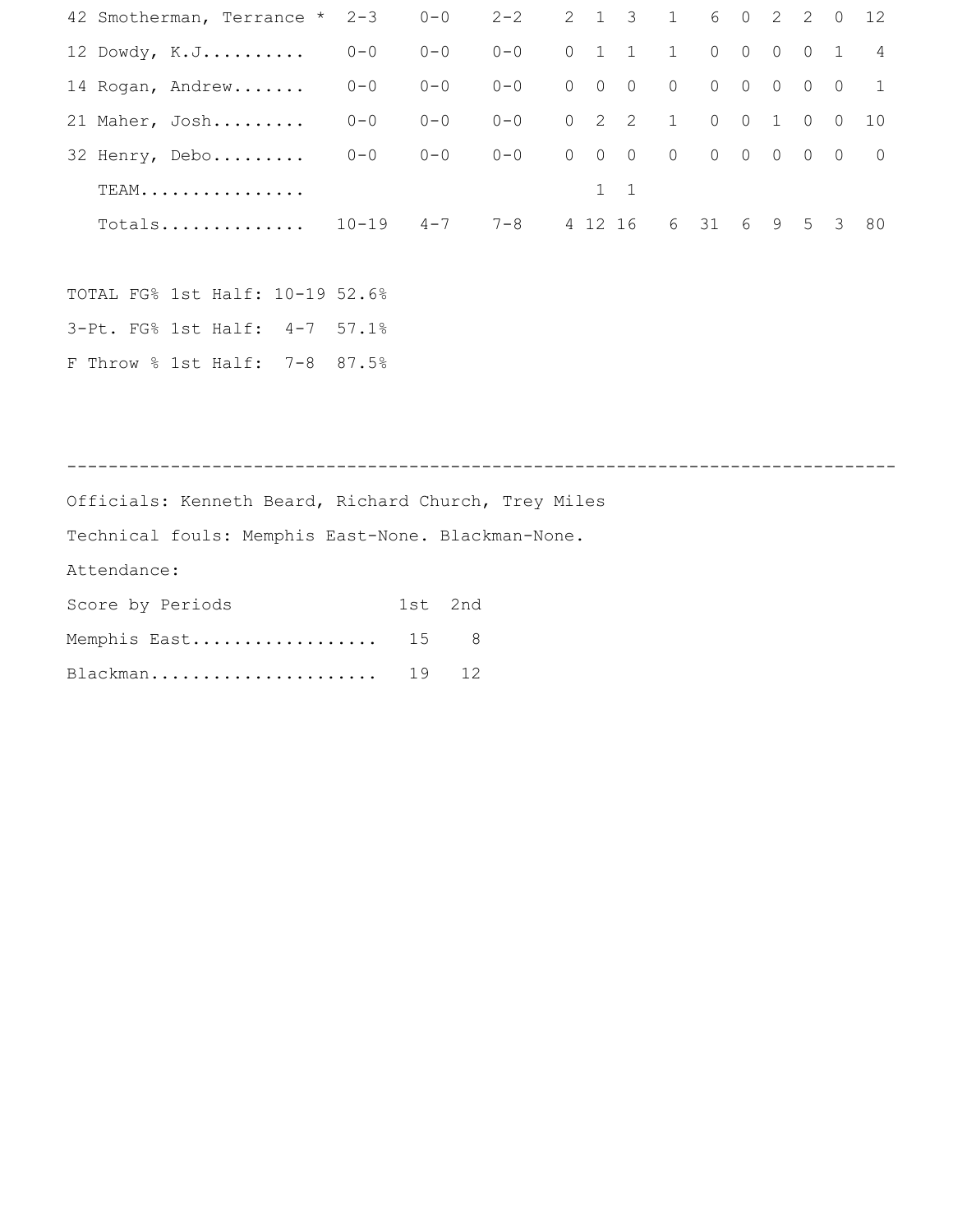#### Official Basketball Box Score -- 2nd Half

## Memphis East vs Blackman

03/15/12 10:00 a.m. at Murphy Center, Murfreesboro, Tenn.

**--------------------------------------------------------------------------------**

## VISITORS: Memphis East 20-10

|                                 | TOT-FG 3-PT |         |                                   |                | REBOUNDS       |                     |                |                |                |                   |                     |                |                 |
|---------------------------------|-------------|---------|-----------------------------------|----------------|----------------|---------------------|----------------|----------------|----------------|-------------------|---------------------|----------------|-----------------|
| ## Player Name                  |             |         | FG-FGA FG-FGA FT-FTA OF DE TOT PF |                |                |                     |                | TP             |                |                   | A TO BLK S MIN      |                |                 |
| 03 Anderson, Alexander. * 2-3   |             | $0 - 1$ | $1 - 2$                           |                | $1 \quad 0$    | $\mathbf{1}$        | $\mathbf{1}$   | 5              | $\circ$        | $\circ$           | $\circ$             | $\bigcirc$     | 16              |
| 05 King, Nick * 5-6             |             | $0 - 1$ | $1 - 2$                           |                |                | $1 \quad 2 \quad 3$ | $\mathbf{1}$   | 11             | $\overline{0}$ | $\circ$           | $\circ$             | 1              | 16              |
| 11 Butler, Mathew *             | $1 - 2$     | $0 - 0$ | $2 - 3$                           | $\overline{0}$ | $\circ$        | $\circ$             | $\overline{0}$ |                | $4\quad 2$     | $\overline{0}$    | $\circ$             | $\circ$        | 9               |
| 22 Lawson, Keelon *             | $2 - 6$     | $0 - 0$ | $1 - 1$                           | $\Omega$       | $\mathcal{S}$  | $\mathcal{S}$       | 1              | 5              | $\circ$        | $\mathbf{1}$      | $\mathbf{1}$        | $\bigcap$      | 16              |
| 23 Morris, Earvin *             | $1 - 1$     | $1 - 1$ | $0 - 0$                           | $\overline{0}$ | $\overline{1}$ | $\mathbf{1}$        | 1              | $\mathcal{S}$  | $\circ$        | $\circ$           | $\circ$             | $\Omega$       | $7\overline{ }$ |
| 10 Wilson, Nick                 | $1 - 1$     | $0 - 0$ | $0 - 0$                           | $\Omega$       | $\overline{0}$ | $\circ$             | $\overline{0}$ | $2^{\circ}$    | $\overline{0}$ | $\overline{0}$    | $\overline{0}$      | 1              | $\mathcal{S}$   |
| 12 Curry, Mardricus             | $0 - 0$     | $0 - 0$ | $0 - 0$                           | $\Omega$       | $\circ$        | $\circ$             | $\overline{0}$ | $\circ$        | $\circ$        | $\overline{0}$    | $\circ$             | $\circ$        | $\overline{0}$  |
| 20 Fitzpatrick, Donte'.         | $0 - 0$     | $0 - 0$ | $0 - 0$                           | $\circ$        | $\overline{0}$ | $\overline{0}$      | $\overline{0}$ | $\circ$        | $\circ$        | $\circ$           | $\circ$             | $\circ$        | $\overline{0}$  |
| 24 Selmon, Jalen                | $1 - 4$     | $0 - 1$ | $2 - 2$                           | $\Omega$       |                | $1\quad1$           | $\overline{0}$ |                |                | $4\quad 1\quad 0$ | $\circ$             | $\overline{4}$ | 13              |
| 35 Thompson, Jalen              | $0 - 0$     | $0 - 0$ | $0 - 0$                           | $\Omega$       | $\circ$        | $\circ$             | $\overline{0}$ | $\overline{0}$ |                | $0\qquad 0$       | $\overline{0}$      | $\overline{0}$ | $\overline{0}$  |
| TEAM.                           |             |         |                                   |                | $\mathbf{1}$   | $\mathbf{1}$        |                |                |                |                   |                     |                |                 |
| Totals                          |             |         | $13 - 23$ $1 - 4$ 7-10            |                |                |                     |                |                |                |                   | 2 8 10 4 34 3 1 1 6 |                | 80              |
|                                 |             |         |                                   |                |                |                     |                |                |                |                   |                     |                |                 |
| TOTAL FG% 1st Half: 10-31 32.3% |             |         | 2nd Half: 13-23 56.5%             |                |                |                     |                | Game: 42.6%    |                |                   |                     |                |                 |
| 3-Pt. FG% 1st Half: 0-6 0.0%    |             |         | 2nd Half: 1-4 25.0%               |                |                |                     |                | Game: 10.0%    |                |                   |                     |                |                 |
| F Throw % 1st Half: 3-5         | 60.0%       |         | 2nd Half: 7-10 70.0%              |                |                |                     |                | Game: 66.7%    |                |                   |                     |                |                 |

--------------------------------------------------------------------------------

HOME TEAM: Blackman 27-3

|                                                                                            | TOT-FG 3-PT                                         |  |  | REBOUNDS |  |  |  |  |  |  |  |  |
|--------------------------------------------------------------------------------------------|-----------------------------------------------------|--|--|----------|--|--|--|--|--|--|--|--|
| ## Player Name                                                                             | FG-FGA FG-FGA FT-FTA OF DE TOT PF TP A TO BLK S MIN |  |  |          |  |  |  |  |  |  |  |  |
| 01 Cousin, Quindell * $4-6$ 0-0 0-1 0 4 4 2 8 0 0 0 0 14                                   |                                                     |  |  |          |  |  |  |  |  |  |  |  |
| 02 McMiller, Alec * 0-2  0-1  0-0  0 1 1 2 0 2 2 0 0 11                                    |                                                     |  |  |          |  |  |  |  |  |  |  |  |
| 15 Thompson, Darius * 1-4    1-2    0-0    0    1    1    1    3    0    2    1    0    16 |                                                     |  |  |          |  |  |  |  |  |  |  |  |
| 35 Sales, Damian * 2-3  0-1  0-0  1  2  3  2  4  0  4  2  0  16                            |                                                     |  |  |          |  |  |  |  |  |  |  |  |